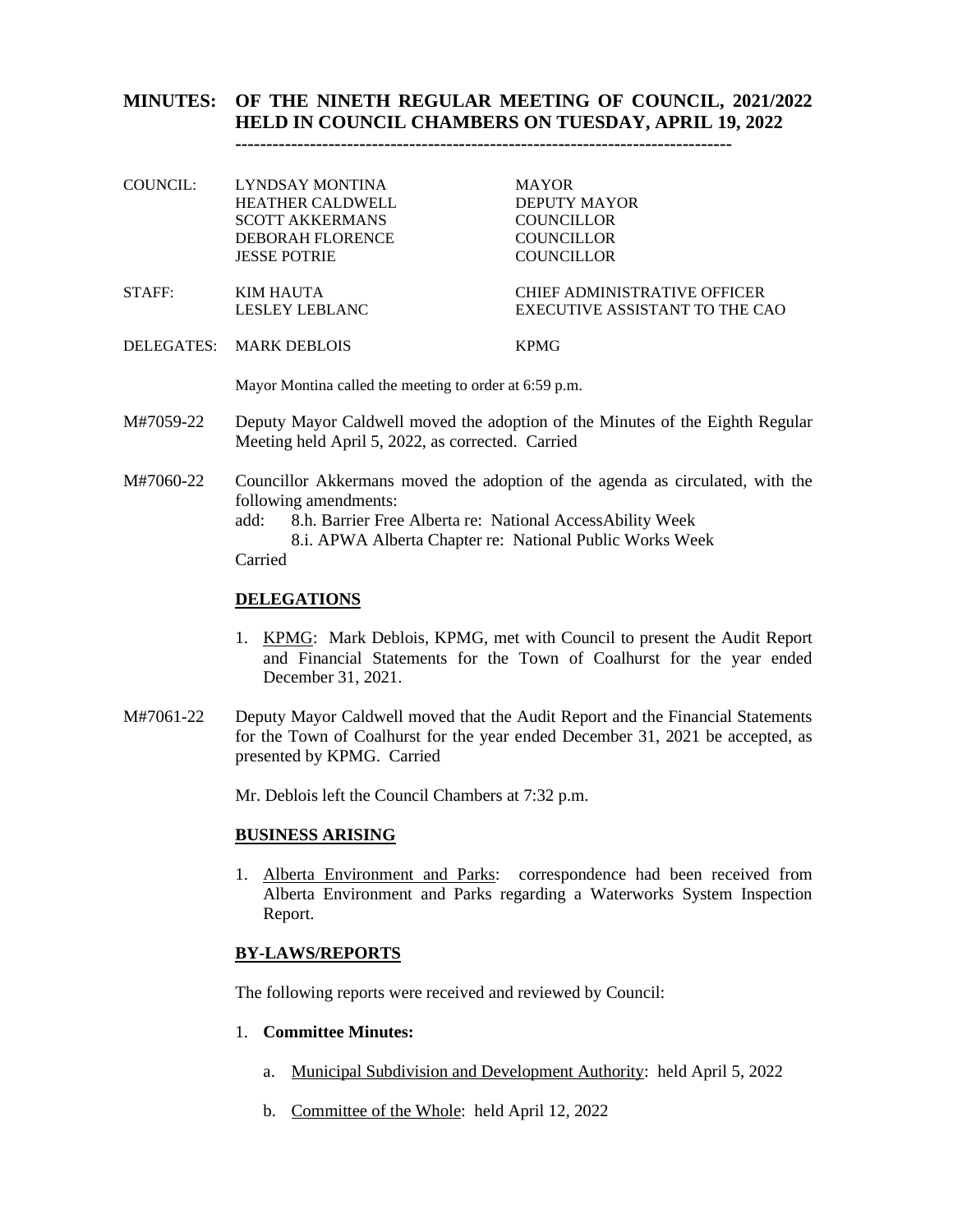## **Page 2 MINUTES: OF THE NINETH REGULAR MEETING OF COUNCIL, 2021/2022 HELD ON TUESDAY, APRIL 19, 2022**

 **--------------------------------------------------------------------------------**

M#7062-22 Councillor Florence moved that the Committee Minutes presented in this meeting are accepted. Carried

#### 2. **CAO Report:**

CAO Hauta presented a written report to Council.

- i. CAO
	- Military Service Recognition Book Ad
	- Disc Golf Course Feedback
	- Area Structure Plan Concept Meeting
	- Regional Emergency Management Proposal
- M#7063-22 Councillor Akkermans moved that the Chief Administrative Officer's Report is hereby accepted as presented. Carried

#### 3. **Council Member Reports/Questions**

In addition to the internal committee meetings already reported, Council members gave reports on their attendance at external Boards, seminars, asked questions and provided other information.

- a. Deputy Mayor Caldwell: condolences in the passing of Mr. John Coombes, long time member of the community, Green Acres Report to the Community 2021
- b. Councillor Potrie: Oldman River Regional Services Commission Executive meeting
- c. Mayor Montina: Chinook Arch Regional Library System Executive meeting, meeting with Lethbridge County Reeve, Elected Officials Education Program, summer meetings
- M#7064-22 Councillor Florence moved that Mayor Montina is hereby authorized to attend the Southern Alberta Library Conference in Lethbridge on April 29, 2022. Carried
- M#7065-22 Councillor Akkermans moved that the Council of the Town of Coalhurst hereby authorizes Chief Administrative Officer Hauta to reply to a March 16, 2022 letter from Coalhurst High School advising that the Council of the Town of Coalhurst will participate in the Academic Awards Ceremonies in accordance with Policy No. 12-01-02 – Scholarships. Carried
	- d. Councillor Akkermans: Economic Development Alberta Summit
	- e. Councillor Florence: Highway 3 Twinning Development Association

### 4. **External Reports**

a. Green Acres Foundation: Report to the Community 2021